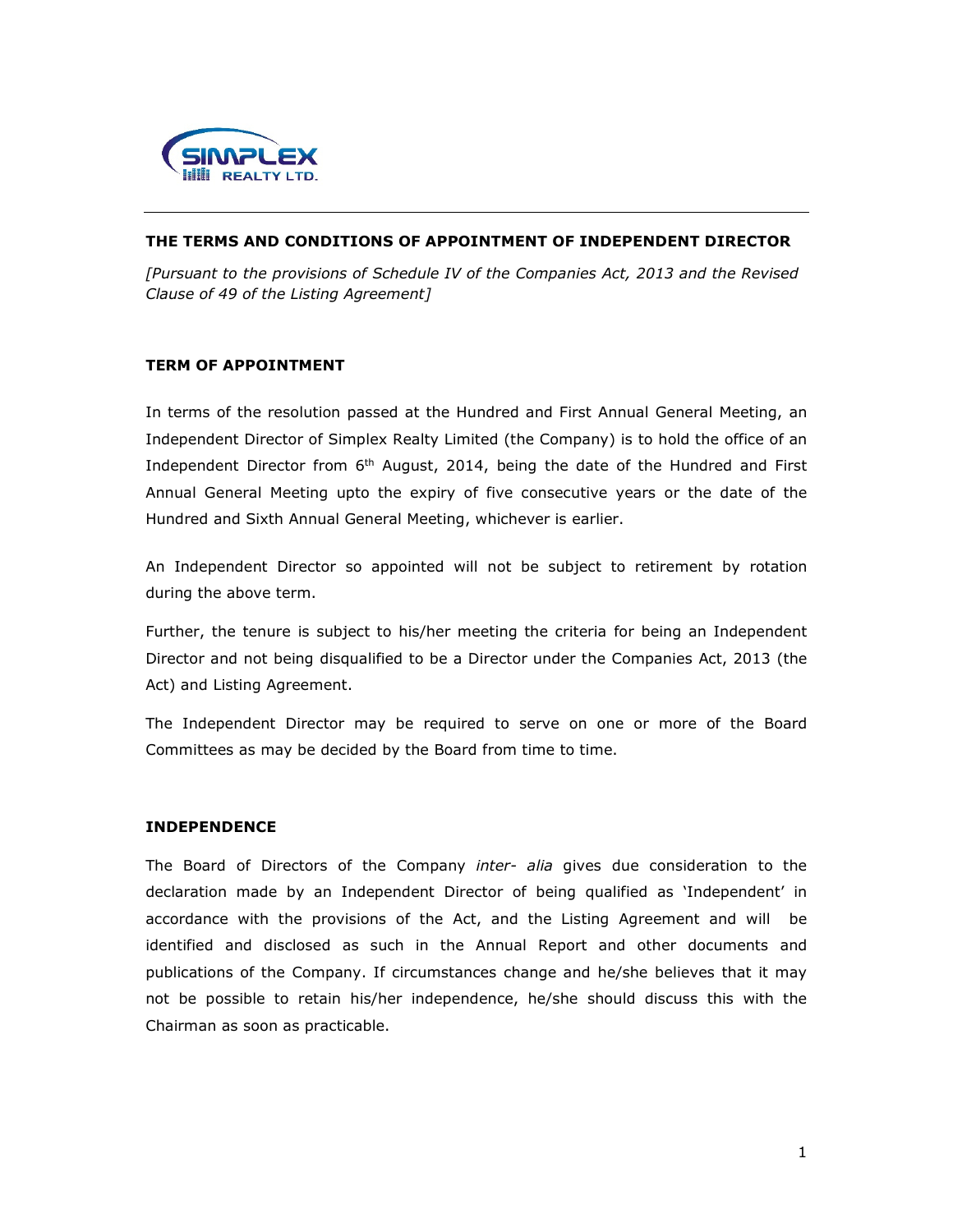#### ROLE, DUTIES AND RESPONSIBILITIES

The duties, responsibilities and liabilities that come with the appointment as Independent Director would be as per the applicable laws, Company Polices and the Articles of Association of the Company. The laws that currently govern the duties, responsibilities and liabilities of an Independent Director are the Companies Act, 2013, and the Listing Agreement with the Stock Exchange. An Independent Director will follow "the Code for Independent Director" as per Schedule IV to the Companies Act, 2013, and "Simplex Realty Limited Code of Conduct for Directors." An Independent Director is required to make disclosure of his/her interest as per the requirements of Section 184 of the Act.

As, an Independent Director, he/she may be held liable only in respect of such acts omission or commission by the Company which had occurred with his/her knowledge attributable through Board process and with his/her consent or connivance or where he/she had not acted diligently.

#### CODE OF BUSINESS CONDUCT

Each Independent Director will follow the 'Code of Conduct' adopted for the Directors of the Company and furnish an annual affirmation of the same.

The Independent Directors will apply the highest standards of confidentiality and not disclose to any person or Company (whether during the course of the tenure as Independent Director at any time after its cessation), any confidential information concerning the Company and any Group Companies with which he/she comes into contact by virtue of his/her position as Director, except for the compliance with any law or Court Order or with prior permission from the Chairman of the Company.

The attention of Independent Directors has also been drawn to the Securities Exchange Board of India (Prohibition of Insider Trading) Regulations, 1992 and the Company's Code of Conduct for Prevention of Insider Trading, prohibition disclosure or use of unpublished price sensitive information.

#### REMUNERATION

An Independent Director will be entitled to remuneration in accordance with the criteria, as approved by the Board of Directors on the recommendation by the Nomination and Remuneration Committee, with in the overall limits approved by the Shareholders and the applicable legal provisions. He/she will also be entitled to fee for attending Meetings